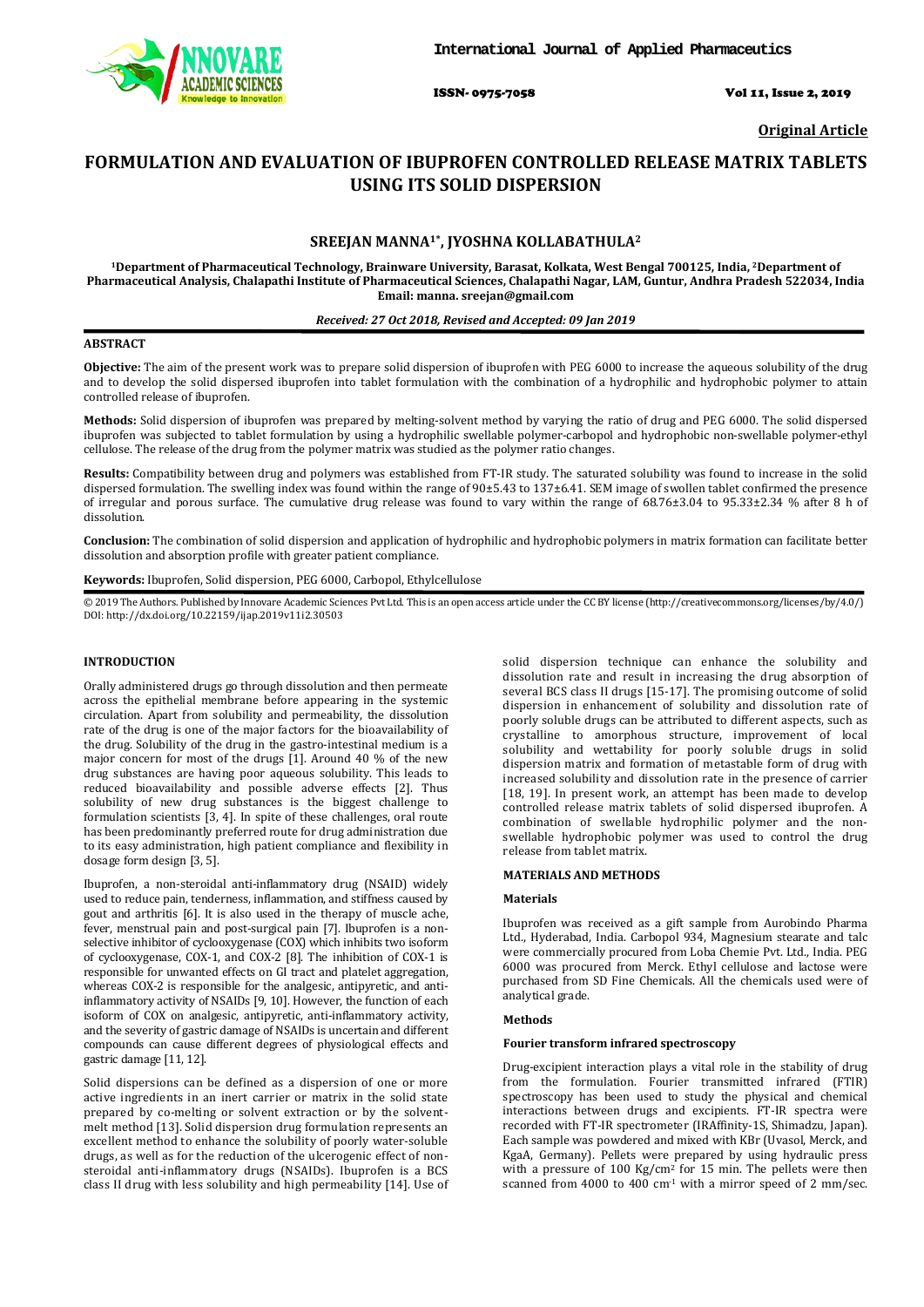Drug-excipient compatibility study was carried out by the FT-IR analysis of pure drug ibuprofen, and the formulation containing ibuprofen and polymers [20].

# **Preparation of solid dispersion of ibuprofen**

Solid dispersion of ibuprofen was prepared by melting-solvent method. Accurately weighed quantity of drug was taken in a clean and dry glass mortar and triturate well to a fine powder. Add sufficient quantity of methanol to above powder and triturate to get a uniform dispersion. Required amount of PEG 6000 was taken in a glass container and melted in a water bath at  $60 \text{ C}$  [21, 22]. Then the ibuprofen-methanol solution was added to the molten mass of PEG 6000 and mixed uniformly for 5 min. Then the mixture was placed on ice bath for rapid cooling until it solidified. The hardened mass was powdered in a mortar and then sieved through sieve no 60. Then it was stored in an airtight glass vial at room temperature [23, 24].

#### **Preparation of controlled release matrix tablets of solid dispersed ibuprofen**

Six different formulations of ibuprofen were prepared by varying the polymer concentrations. All the ingredients, in which the drug, carbopol, ethyl cellulose, anhydrous lactose, talc, and magnesium stearate were weighed individually and sifted manually through mesh # 40 separately. Thereafter, drug, ethyl cellulose, carbopoland lactose were mixed uniformly. Talc and magnesium stearate were finally added as lubricant and then mixed for further 5 min. The weight of the tablet was determined as 500 mg and the tablets were compressed (Rimek press) using a punch and die set to produce round shaped tablets with 3.35 mm thickness dimensions. Formulations F2 to F6 were also prepared by direct compression method but instead of pure ibuprofen, an equivalent weight of solid dispersed ibuprofen was used. Combinations of hydrophobic and hydrophilic polymers were used in a different concentration in order to achieve a controlled release of ibuprofen [25].

# **Table 1: Formulation of ibuprofen solid dispersed matrix tablets**

| Ingredients (mg)                                     |     | F <sub>2</sub> | F3  | F4  | F5  | F6  |
|------------------------------------------------------|-----|----------------|-----|-----|-----|-----|
| Ibuprofen or solid dispersed ibuprofen equivalent to |     | 100            | 100 | 100 | 100 | 100 |
| PEG 6000                                             |     | 100            | 150 | 200 | 250 | 300 |
| Carbopol                                             | 15  | 20             | 25  | 30  | 35  | 40  |
| Ethyl Cellulose                                      | 35  | 30             | 25  | 20  | 15  | 10  |
| Lactose                                              | 330 | 230            | 180 | 130 | 80  | 30  |
| Talc                                                 | 10  | 10             | 10  | 10  | 10  | 10  |
| Magnesium Stearate                                   | 10  | 10             | 10  | 10  | 10  | 10  |

#### **Evaluation of pre-compression parameters for powder blend**

All the pre-compression parameters such as bulk density, tapped density, angle of repose, Carr's index, Hausner's ratio were measured by following standard procedure [26].

#### **Evaluation of post-compression parameters of ibuprofen solid dispersed tablets**

## **Tablet thickness**

Five tablets from each formulation were selected randomly and used for thickness test. Thickness of the prepared solid dispersed tablets was measured in mm by using Vernier calliper (Acculab, Ambala, India) [27].

### **Hardness test**

Randomly selected five tablets were taken for hardness test which was subjected to "Monsanto" hardness tester by fitting them between the spindle and anvil through their diameter. The pressure was gradually increased then by turning the knurled knob until the tablet breaks. The force (Kg) required to break the tablet is noted from the scale [27].

### **Friability test**

The friability of tablets was determined by "Roche" friabilator. 10 tablets were weighted and placed in a plastic chamber of friabilator and allowed to rotate 100 revolutions at 25 rpm for 4 min. Then the tablets were removed, de-dusted and reweighed. The percentage friability was calculated as per formula [28].

$$
\% \text{ Friability} = \frac{Initial\ weight - Final\ weight}{Initial\ weight} \times 100
$$

#### **Weight variation test**

Average weights of randomly selected twenty tablets were determined by weighing them individually. Individual weights of the tablets were compared with the average weight. If more than two of the individual weights should deviate from the average weight by more than 7.5 % deviation and none should deviate by more than twice the percentage [27].

# **Determination of saturated solubility**

Amodified solubilitydetermination method was used to determine the solubility of pure ibuprofen and solid dispersed ibuprofen. Solubility

study for all the samples along with pure ibuprofen was carried out in distilled water. Pure ibuprofen and solid dispersed ibuprofen were taken in excess quantity in a stopper conical flask containing 10 ml of distilled water. Then the flasks were sealed and shaken on a rotary shaker for 24 h. The sample solutions were collected and then filtered through Whatmann filter paper. Then 1 ml of filtered solution was taken and suitably diluted with the respective media before measuring the absorbances in UV-Visible spectrophotometer at 220 nm. The solubility of all the samples was determined in triplicates and the mean value and standard deviation were noted [29].

# **Drug content uniformity**

10 tablets were selected randomly and then weighed and powdered by using a glass mortar and pestle. Powder quantity equivalent to 50 mg was taken and dissolved in 100 ml of  $\hat{P}H$  7.2 phosphate buffer. From the above drug solution, 1 ml was withdrawn and diluted with 9 ml of PH 7.2 phosphate buffer. The solution was then filtered using a Whatman filter paper [20]. The absorbance of the filtered drug solution was measured by using a UV-VIS spectrophotometer (Thermo Spectronic UV-1, USA) at  $\lambda_{\text{max}}$  220 nm and the drug content was determined by the following equation-

% Drug content =  $\frac{Actual\;bupper}$  fen content in weighed quantity of tablets  $\times 100$ 

#### **Swelling study**

Swelling study was performed by placing an accurately weighed tablet in a petri dish containing 20 ml of phosphate buffer  $p$ H 7.2. The tablets were withdrawn at the predetermined time interval and the excess amount of fluid was soaked by a tissue paper [30, 31]. Then the tablet was weighed and the percentage weight gain was calculated by following formula-

$$
\textit{Swelling index} = \Big[\frac{W_t - W_0}{W_0}\Big] \times 100
$$

Where,  $W_t$  = Weight of tablet after time "t"

 $W_0$  = Initial weight of the tablet.

#### **Scanning electron microscopy**

The swelled tablet sample was collected and after drying it was coated with metal by using an ion sputtering device. The coated sample was then mounted on SEM instrument and the morphology of the surface was examined by SEI detector [32].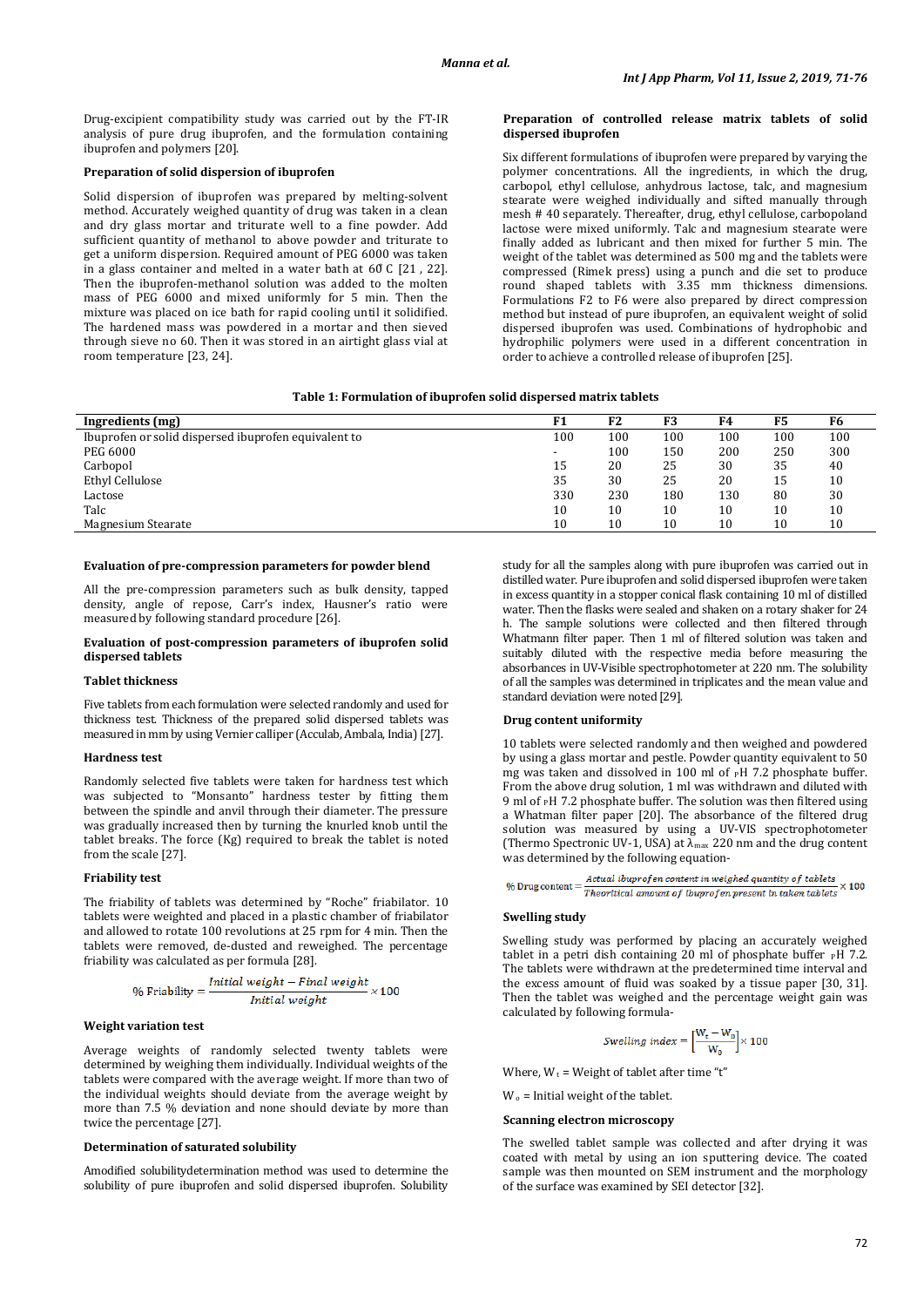ŧ

#### *In vitro* **drug release studies**

Dissolution of the tablets was carried out on USP type II paddle type dissolution apparatus (Veego VDA-6D, Veego Instruments Cooperation, India). According to I. P. 7.2 phosphate buffer was selected as dissolution medium and the volume was maintained 900 ml. The temperature of the medium was set at  $37\pm0.5$  °C. The rotational speed of paddle was set at 50 rpm. 10 ml of sample was withdrawn at predetermined interval up to 8 h and the same volume of fresh dissolution medium was replaced for maintaining sink condition. The withdrawn samples were filtered and analyzed by UV-VIS spectrophotometer (Thermo Spectronic UV-1, USA) at  $\lambda_{\text{max}}$ 220 nm using  $\rm$ <sub>P</sub>H 7.2 phosphate buffer as a blank and the cumulative percentage of drug release was calculated [20].

#### **Release Kinetics**

In order to understand the mechanism and kinetics of drug release, the result of the *in vitro* drug release study of formulated tablets were fitted with various kinetic equations, such as zero-order (percentage release versus time), first-order (log percentage of cumulative drug remaining versus time), Higuchi's model (percentage drug release versus square root of time), Korsmeyer-Peppas model (log cumulative amount versus log time). Correlation coefficient (R2) values were calculated for the linear curves obtained by regression analysis of the above plots [33-35].

# **Zero-order kinetics**

The zero order rate describes the systems where the drug release rate is independent of its concentration.

A zero order release would be predicted by the following equation,

$$
Q_t - Q_0 = K_0 t
$$

Where,

 $Q_t$  = Amount of drug release dissolved in time 't'.

 $Q_0$  = Initial amount of drug concentration in solution.

 $K_0$  = Zero order rate constant.

When the data was plotted as cumulative % drug release Vs time, if the plot is linear then data obeys zero order kinetics with slope equal to  $K_0$ . This model represents an ideal release profile in order to achieve the prolonged pharmacological action.

#### **First order kinetics**

The first order describes the release from the system where release rate is concentration dependent.

A first order release would be predicted by the following equation

$$
Log Q_t = Log Q_0 - \frac{K_1 t}{2.303}
$$

Where,

 $Q_t$  = Amount of drug released in time 't'.

Qo = Initial amount of drug concentration in solution.

K1t = First order rate constant

When data were plotted as log cumulative % drug remaining verses time yields a straight line indicating that the release follows first order kinetics. The constant Kcan be obtained multiplying slope values.

#### **Higuchi's model**

Higuchi described the release of drugs from the insoluble matrix as a square root of a time-dependent process based on Fickian diffusion.

The graph was plotted as % cumulative drug released Vs square root of time.

$$
Q = K t^{1/2}
$$

Where,

K =constant reflecting design variable system

 $t =$  time in hours.

#### **Korsmeyer-peppas equation**

This model describes drug release from a polymeric system. To find out the mechanism of drug release, an initial 60% drug release data were fitted in the Korsmeyer-Peppas model.

To evaluate the mechanism of drug release, it was further plotted in Peppas equation as log cumulative % of drug released Vs time.

$$
M_t / M_\alpha = Kt^n
$$
  

$$
Log M_t / M_\alpha = log K + n log
$$

Where,

 $M_t/M_\alpha$  = fraction of drug released at time t

t = Release time

K = Kinetic constant (incorporating structural and geometric characteristics of preparation)

n = Diffusional exponent indicative of the mechanism drug

This model is used to analyze the release of pharmaceutical polymeric dosage forms depending on 'n' value when the release mechanism is not known or more than one type of release phenomenon was involved.  $n \leq 0.43$  symbolize Fickian release, 0.43<n<0.85 symbolize non-Fickian release, and  $n \ge 0.85$  indicates a case II transport.

#### **Hixson-crowell**

The Hixson-Crowell model describes the release from systems where there is a change in surface area and diameter of particles or tablets.

$$
Q_t^{1/3} - Q_t^{1/3} = K_{Hct}
$$

Where,

 $Q_t$  = remaining amount of drug in the dosage form at time t,

 $Q_0$  = initial amount of the drug in the tablet

KHC = rate constant for Hixson-Crowell rate equation

# **RESULTS AND DISCUSSION**

### **Fourier transform infrared spectroscopy (FT-IR)**

FTIR spectrum of ibuprofen and formulation was shown in Fig.1. FTIR spectrum of ibuprofen shows the peak at 2955.47 cm<sup>-1</sup> for C-H stretching of alkane which is observed in the formulation at 2956.25 cm-1. Peaks for C=O stretching for carboxylic acid shows peak at1722.58 cm-1which can be observed in the formulation at 1718.82 cm-1. C-C stretching in the aromatic ring is observed for pure ibuprofen at 1418.10 cm-1which is observed in the formulation at 1437.72 cm-1. C-O stretching for carboxylic acid shows peak at 1183.03 cm-1which is also present in the formulation at 1184.23 cm-1. O-H bending for carboxylic acid is observed at 936.73 cm-1 which can be seen in the formulation at 932.47 cm-1 . The characteristic peaks appeared in the FTIR spectrum of ibuprofen is observed in the formulation without any significant shifting of peaks which indicates the absence of any chemical or physical interaction during and after preparation.

# **Post-compression parameters**

Post-compression parameters such as tablet thickness, hardness, friability, and weight variation tests were carried out for prepared ibuprofen solid dispersed tablets and the results were found within the specified limits (table 2).

#### **Saturated solubility**

The saturated solubility of ibuprofen and solid dispersed ibuprofen in distilled water was shown in table 3. The result of solubility studies indicated that ibuprofen is having low aqueous solubility in room temperature. The saturation solubility of ibuprofen was found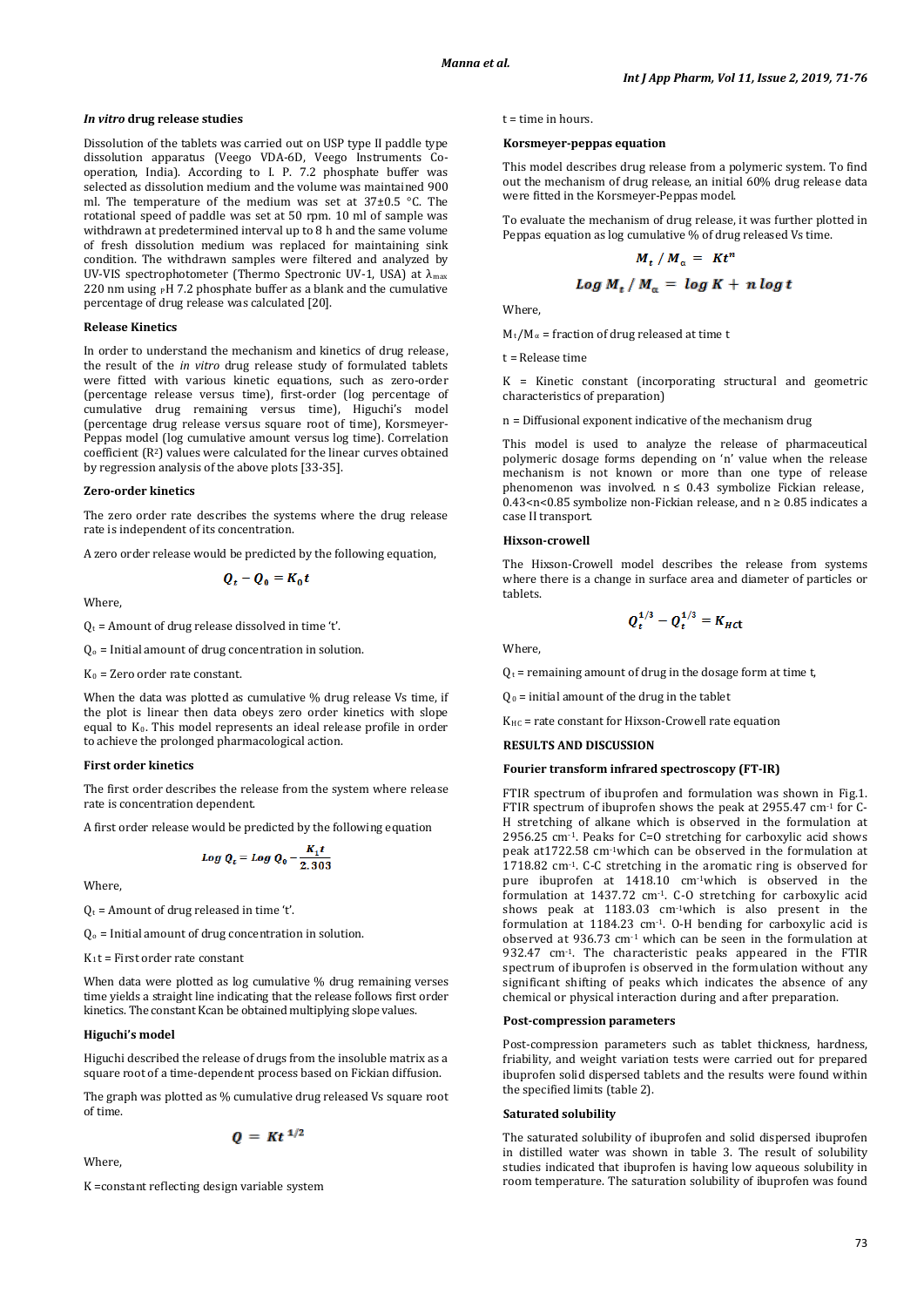to increase in solid dispersed ibuprofen. An increase in the concentration of PEG 6000 in the physical mixture of solid dispersed ibuprofen increased the saturation solubility of ibuprofen. This phenomenon could be due to the enhanced wetting property of ibuprofen [36, 37].

#### **Drug content**

The average drug content was calculated for each formulation. The drug content for prepared solid dispersed formulation was found to be within the range of 98.68±0.71% to 99.38±0.46 % (table 2).





| <b>Formulation code</b> | Thickness <sup>*</sup> (mm)±SD | Weight variation test** $(\%) \pm SD$ | Hardness <sup>*</sup> (Kg/cm <sup>3</sup> ) $\pm$ SD | Friability* $(\%$ )±SD (n=10) |
|-------------------------|--------------------------------|---------------------------------------|------------------------------------------------------|-------------------------------|
| F1                      | $3.28 \pm 0.036$               | $497 \pm 1.80$                        | $5.75 \pm 0.26$                                      | $0.61 \pm 0.07$               |
| F <sub>2</sub>          | $3.34 \pm 0.073$               | $499 \pm 1.63$                        | $5.64 \pm 0.87$                                      | $0.52 \pm 0.04$               |
| F3                      | $3.24 \pm 0.029$               | $498 \pm 1.14$                        | $5.43 \pm 0.49$                                      | $0.47 \pm 0.05$               |
| F4                      | $3.37 \pm 0.062$               | $497 \pm 1.38$                        | $5.48 \pm 0.52$                                      | $0.54 \pm 0.03$               |
| F <sub>5</sub>          | $3.31 \pm 0.058$               | $497+1.72$                            | $5.61 \pm 0.42$                                      | $0.51 \pm 0.05$               |
| F6                      | $3.26 \pm 0.071$               | $499 \pm 1.47$                        | $5.32 \pm 0.28$                                      | $0.42 \pm 0.06$               |

\*n = 10;\*\* n=20; SD-Standard deviation

**Table 3: Saturated solubility, percentage drug content and swelling index of prepared ibuprofen solid dispersed matrix tablets**

| <b>Formulation code</b> | Saturated solubility mg/ml | % Drug content mean±SD | Swelling index $\% \pm SD$ at SIF pH=7.2 |
|-------------------------|----------------------------|------------------------|------------------------------------------|
| F1                      | $1.82 \pm 0.07$            | $98.27 \pm 0.80$       | 90±5.43                                  |
| F <sub>2</sub>          | $3.27 \pm 0.24$            | $97.35 \pm 0.46$       | $99 + 4.28$                              |
| F3                      | $3.41 \pm 0.18$            | $99.17 \pm 0.54$       | $113\pm8.76$                             |
| F4                      | $3.53 \pm 0.27$            | $98.93 \pm 0.67$       | $118+7.42$                               |
| F <sub>5</sub>          | $3.59 \pm 0.34$            | $97.28 \pm 0.52$       | $126 \pm 5.87$                           |
| F6                      | $3.86 \pm 0.39$            | $98.79 \pm 0.39$       | $137+6.41$                               |

n = 3; SD-Standard deviation

# **Swelling study**

The swelling characteristics of solid dispersed matrix tablets of ibuprofen were studied in simulated intestinal fluid ( $pH$  7.2). The swelling index for all the formulation was found within the limit of 90±5.43 to 137±6.41 as given in table 3. From the above data it can be predicted that with the increase in the hydrophilic polymer in the formulation, the swelling index increased gradually. There was

gradual disintegration found on the swollen tablet which created pores in tablet surface that has facilitated fluid penetration.

# **Scanning electron microscope**

The surface morphology and porosity for the swelled tablet matrix was examined by scanning electron microscope. Fig. 2 displays the SEM image of F6 formulation. It is clearly observed from the image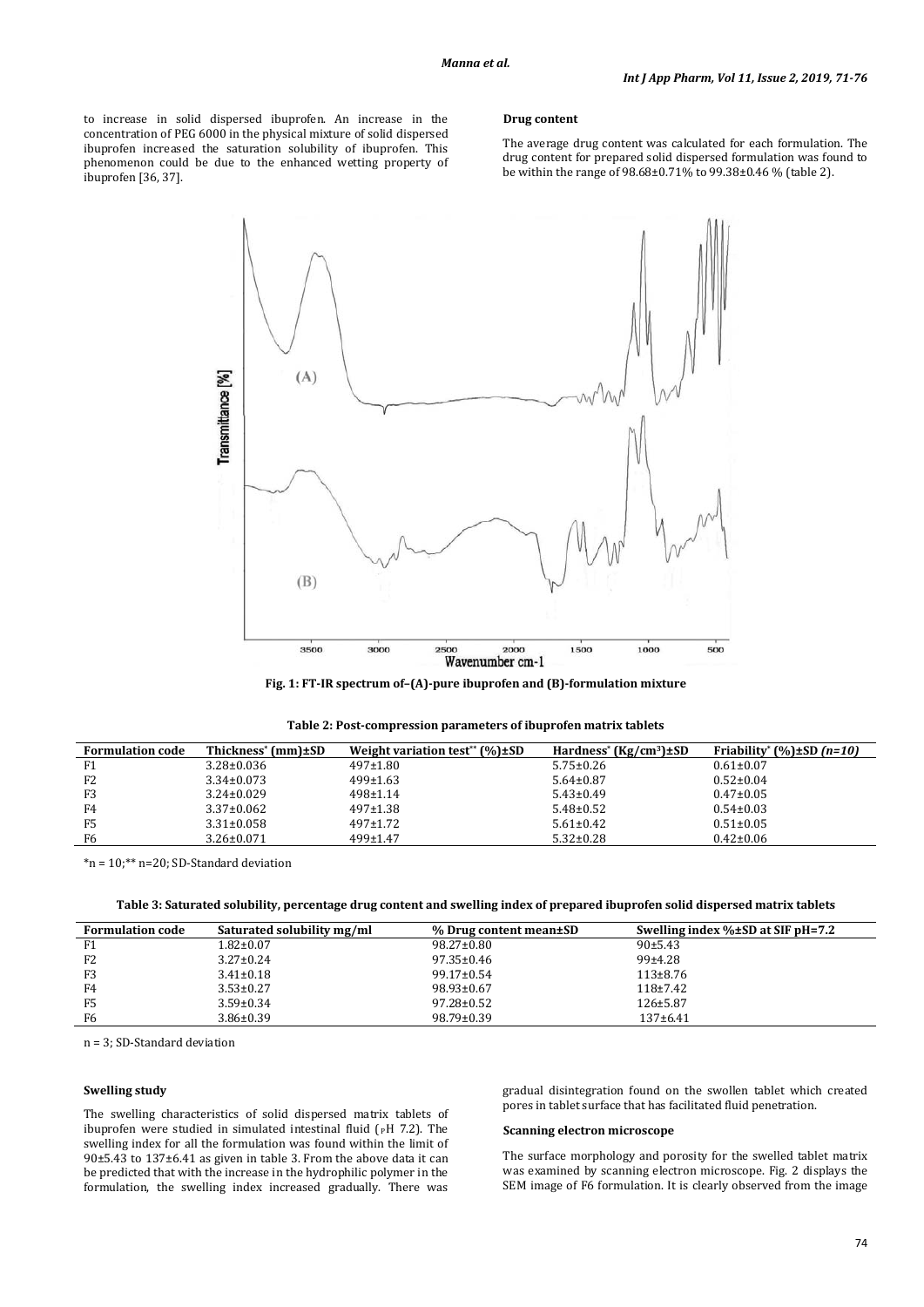that the tablet surface is rough and porous in nature. The uneven swelling was achieved because of the unequal swelling of hydrophilic and hydrophobic polymers which created channels responsible for the inward flow of aqueous fluid and outward drug diffusion.



**Fig. 2: SEM image of swollen tablet surface**

### *In vitro* **drug release study**

To understand the drug release profile from solid dispersed tablets of ibuprofen *in vitro* release study was performed in phosphate buffer at pH 7.2 up to 8 h. Then the cumulative percentage release was calculated. The cumulative percentage drug released Vs time plot is shown in fig. 3 for all formulations. The cumulative percent drug release after 8 h of dissolution was found to be within the range of 68.76±3.04 to 95.33±2.34 %. The drug release was gradually increased with a higher concentration of carbopol which is a hydrophilic polymer. A higher amount of hydrophobic polymer tends to decrease the release of the drug. Due to the high viscosity of the polymers sustained release of ibuprofen was achieved [38].

# *In vitro* **release kinetics**

The release kinetics of various formulations is described in table 4. The average percentage release was fitted into different release models: Zero order, First order, Higuchi's plot, korsmeyer-peppas, and Hixson-Crowell model. The correlation coefficients for formulations F1, F2, F3, F4, F5 and F6 are calculated from respective graphs. Based on the correlation values the release mechanism for F1, F2, F5, and F6 were found to follow korsmeyer-peppas kinetics for which value was found within the range of 0.290-0.33, indicating an anomalous behaviour (non-Fickian kinetics corresponding to coupled diffusion/polymer relaxation). F3 and F4 followed Hixson-Crowell model.



**Fig. 3: Comparative C. P. R. of ibuprofen from solid dispersed matrix tablets (number of experiments, n = 3; data given in mean±SD)**

**Table 4: Result of curve fitting of** *in vitro* **release of ibuprofen from solid dispersed matrix tablets**

| <b>Formulation</b> | Zero order $\mathbb{R}^2$ | First order $\mathbb{R}^2$ | Higuchi $\mathbb{R}^2$ | Korsmeyer-peppas |       |                |                  | Hixson-crowell | Best fit model |
|--------------------|---------------------------|----------------------------|------------------------|------------------|-------|----------------|------------------|----------------|----------------|
| code               |                           |                            |                        | $R^2$            |       | $\mathbf{R}^2$ |                  |                |                |
| F1                 | 1.50                      | 0.922                      | 0.927                  | 0.935            | 0.251 | 0.925          | Korsmeyer-Peppas |                |                |
| F <sub>2</sub>     | 0.98                      | 0.975                      | 0.970                  | 0.967            | 0.290 | 0.965          | Korsmeyer-Peppas |                |                |
| F <sub>3</sub>     | 0.80                      | 0.960                      | 0.921                  | 0.965            | 0.313 | 0.004          | Hixson-Crowell   |                |                |
| F4                 | 0.16                      | 0.978                      | 0.990                  | 0.986            | 0.336 | 0.002          | Hixson-Crowell   |                |                |
| F <sub>5</sub>     | 0.20                      | 0.918                      | 0.978                  | 0.965            | 0.308 | 0.961          | Korsmeyer-Peppas |                |                |
| F6                 | 0.11                      | 0.857                      | 0.968                  | 0.959            | 0.311 | 0.729          | Korsmeyer-Peppas |                |                |

# **CONCLUSION**

The objective of the present research was to formulate solid dispersed tablets of ibuprofen to improve the dissolution rate and to investigate the effect of the combination of hydrophilic and hydrophobic polymers on drug release. The drug and excipient compatibility was checked by FT-IR. Solid dispersed tablets of ibuprofen were prepared by direct compression method with solid dispersed ibuprofen. Saturated solubility was examined in distilled water and it was found to increase for solid dispersed ibuprofen. The swelling study was also performed for all the formulation and swelling index was found satisfactory. After swelling, SEM image of the tablet surface confirmed the presence of numerous pores and swelled tablet surface. Then tablets were evaluated for *in vitro* drug release study which was carried out in phosphate buffer  $_{\rm P}$ H  $7.2$  up to

8 h to give release range from 68.76±3.04 % to 95.33±2.34 %. The dissolution data were subjected to different kinetics models. F1, F2, F5, F6 followed Korsmeyer-Peppas model and F3, F4 followed Hixson-Crowell. F6 was considered as best formulation based on drug release profile.

In conclusion, this system can be considered as one of the promising formulation technique for ibuprofen. The controlled release of the drug from polymer matrix can maximize the drug absorption and reduce the side effects. This technique can be used as a very useful means to increase the dissolution rate and reduction in dose.

#### **ACKNOWLEDGMENT**

The authors express their gratitude to the Department of Pharmaceutical Technology, Brainware University, Barasat, West